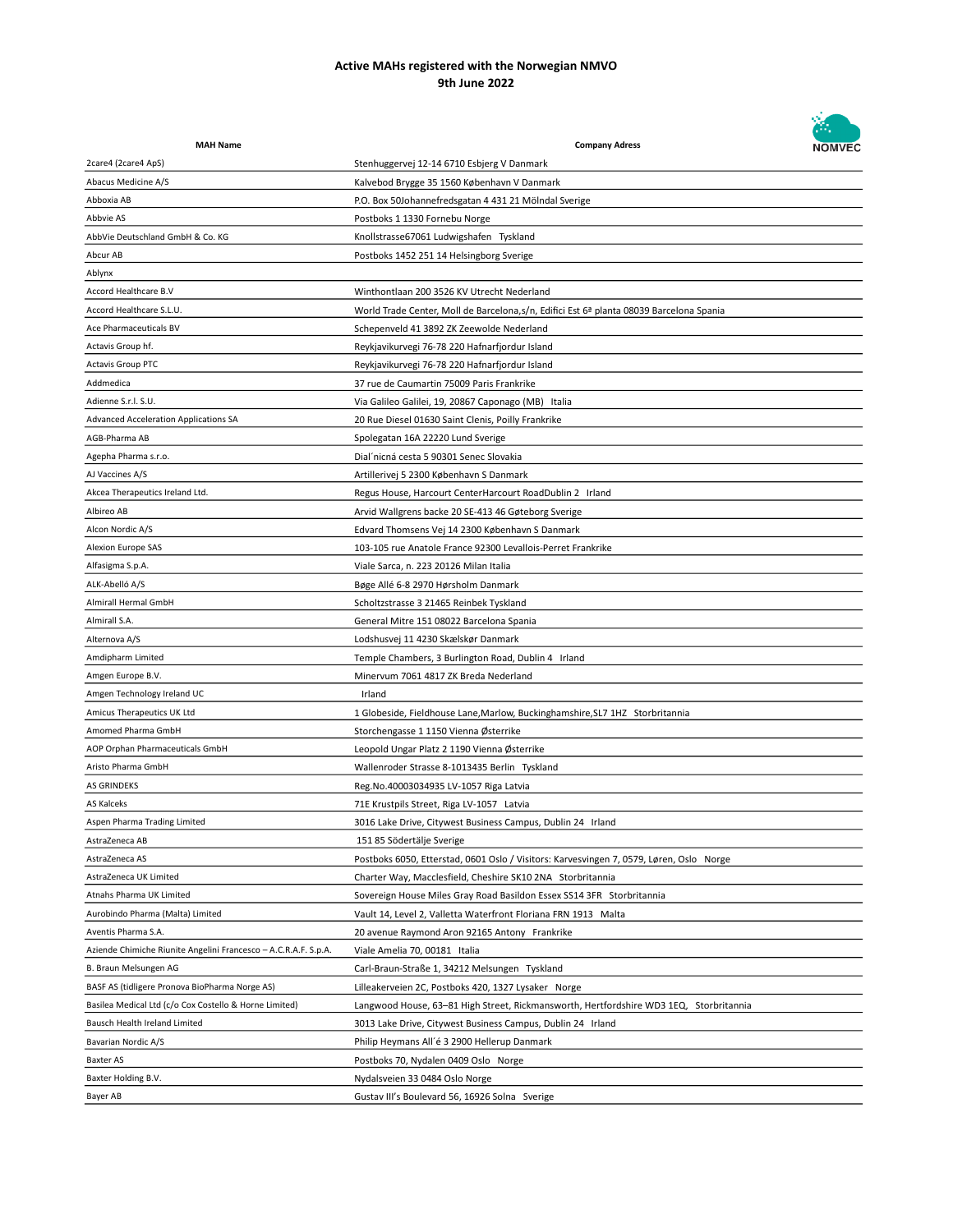

| <b>MAH Name</b>                          | <b>Company Adress</b>                                                                                         | <b>NOMVEC</b> |
|------------------------------------------|---------------------------------------------------------------------------------------------------------------|---------------|
| Bayer AG                                 | 51368 Leverkusen Tyskland                                                                                     |               |
| bene-Arzneimittel GmbH                   | Herterichstrasse 1-3, D-81479 München Tyskland                                                                |               |
| Berlin-Chemie AG                         | Glienicker Weg 125 D-12489 Berlin Tyskland                                                                    |               |
| Besins Healthcare Ireland Limited        | 16 Pembroke Street Upper D02HE63 Dublin 2 Irland                                                              |               |
| <b>Besins Healthcare SA</b>              | Avenue Louise 287 1050 Brussel Belgia                                                                         |               |
| <b>BIOCODEX</b>                          | 7 avenue Gallieni 94250 Gentilly Frankrike                                                                    |               |
| Biofrontera Bioscience GmbH              | Hemmelrather Weg 201 51377 Leverkusen Tyskland                                                                |               |
| Biogen Netherlands B.V.                  | Prins Mauritslaan 13, 1171 LP, Badhoevedorp Nederland                                                         |               |
| Bioglan AB                               | Box 50310, 201 13 Malmö Sverige                                                                               |               |
| <b>BioNTech Manufacturing GmbH</b>       | An der Goldgrube 12 55131 Mainz Tyskland                                                                      |               |
| <b>Bioprojet Pharma</b>                  | 9, rue Rameau, 75002 Paris Frankrike                                                                          |               |
| <b>Bluefish Pharmaceuticals AB</b>       | Torsgatan 11, S-111 23 Stockholm Sverige                                                                      |               |
| Blumont Ofta Trading Ltd.                | 103 Stuart Street, Gzira GZR 1054 Malta Malta                                                                 |               |
| Boehringer Ingelheim International GmbH  | Postfach 200/ Binger Strasse 173 D-55216 Ingelheim am Rhein Tyskland                                          |               |
| Brancaster Pharma Ireland Ltd.           | Church House, 48 Church Street, Reigate, Surrey RH2 OSN Storbritannia                                         |               |
| Bristol-Myers Squibb AB                  | Box 1172 171 23 Solna Sverige                                                                                 |               |
| BRISTOL-MYERS SQUIBB PHARMA EEIG         | Uxbridge Business Park, Sanderson Road, Uxbridge UB8 1DH Storbritannia                                        |               |
| Bristol-Myers Squibb/Pfizer EEIG         | Bristol-Myers Squibb House, Uxbridge Business Park, Sanderson Road, Uxbridge, Middlesex UB8 1DH Storbritannia |               |
| CampusPharma AB                          | Karl Gustavsgatan 1A SE-411 25 Göteborg Sverige                                                               |               |
| Camurus AB                               | Ideon Science ParkSE-223 70 Lund Sverige                                                                      |               |
| Casen Recordati, S.L.                    | Autovía de Logroño, Km. 13,300 50180 Utebo, Zaragoza Spania                                                   |               |
| Celltrion Healthcare Hungary Kft.        | 1051 Budapest, Bajcsy-Zsilinszky út 12., 4. em. 410. Ungarn                                                   |               |
| CHEPLAPHARM Arzneimittel GmbH            | Mesekenhagen Tyskland                                                                                         |               |
| Chiesi Farmaceutici S.p.A.               | Via Palermo 26/A 43122 Parma Italia                                                                           |               |
| Cipla Europe NV                          | Uitbreidingstraat 80 2600 Antwerp Belgia                                                                      |               |
| Consilient Health Ltd.                   | 5th Floor, Beaux Lane House, Mercer Street Lower, Dublin 2 Irland                                             |               |
| Correvio International Sàrl              | Place des Alpes 2-4 1674 1201 Geneva Sveits                                                                   |               |
| Corza Medical GmbH                       | Speditionsstrasse 21 40221 Düsseldorf Tyskland                                                                |               |
| Covis Pharma Europe B.V                  | Gustav Mahlerplein 21082MA AmsterdamThe Netherlands 1082MA Amsterdam Nederland                                |               |
| <b>CSL Behring GmbH</b>                  | Emil-von-Behring-Strasse 76 D-35041 Marburg Tyskland                                                          |               |
| Daiichi Sankyo Europe GmbH               | Zielstattstrasse 48 D-81379 Munich Tyskland                                                                   |               |
| DENTSPLY DeTrey GmbH                     | De-Trey Strasse 1 D-78467 Konstanz Tyskland                                                                   |               |
| DESITIN ARZNEIMITTEL, GMBH               | Weg beim Jäger 214 D-22335 Hamburg Tyskland                                                                   |               |
| Diurnal Europe B.V                       | Van Heuven Goedhartlaan 935 A, 1181LD Amstelveen Nederland                                                    |               |
| Dne pharma AS                            | Karihaugveien 22, 1086 OSLO Norge                                                                             |               |
| Dr. Falk Pharma GmbH                     | Leinenweberstr. 5 79108 Freiburg Tyskland                                                                     |               |
| DR. KADE Pharmazeutische Fabrik GmbH     | Rigistrasse 2 D-12277 Berlin Tyskland                                                                         |               |
| EBEWE Pharma Ges.m.b.H. Nfg.KG           | Mondseestrasse 11 4866 Unterach Østerrike                                                                     |               |
| <b>EFFIK SA</b>                          | Batiment "Le Newton" 9/11 rue Jeanne Braconnier 92366 Meudon-la-Foret Cedex Frankrike                         |               |
| Eisai GmbH                               | Edmund-Rumpler-Straße 3, 60549 Frankfurt am Main, Germany Tyskland                                            |               |
| Eli Lilly and Company                    | Innspurten 15 0663 Oslo Norge                                                                                 |               |
| Eli Lilly Nederland B.V.                 | Papendorpseweg 83 3528 BJ Utrecht Nederland                                                                   |               |
| Eli Lilly Norge AS                       | Innspurten 15 0663 Oslo Norge                                                                                 |               |
| Emergent Netherlands B.V.                | Strawinskylaan 411, 1077XX Amsterdam Nederland                                                                |               |
| <b>Endoceutics Limited</b>               | Salisbury house, London WallLondonEC2M 5PS Storbritannia                                                      |               |
| EQL Pharma AB                            | Stortorget 1 2223 Lund Sverige                                                                                |               |
| Essential Pharma Ltd                     | 7 Egham Business Village, Crabtree Road, Egham, Surrey, TW20 8RB Storbritannia                                |               |
| <b>Essential Pharmaceuticals Limited</b> | 7 Egham Business Village, Crabtree Road, Egham, Surrey, TW20 8RB Storbritannia                                |               |
| Ethypharm                                | 194, Bureaux de la Colline, Bâtiment D 92213, Saint-Cloud Cedex Frankrike                                     |               |
| Eurocept International BV                | Trapgans 5, 1244 RL Ankeveen Nederland                                                                        |               |
| EUSA Pharma (Netherlands) B.V.           | Johannes Vermeeplein 11, 1071 DV, Amsterdam Nederland                                                         |               |
| <b>EVER Neuro Pharma GmbH</b>            | Oberburgau 3 4866 Unterach Østerrike                                                                          |               |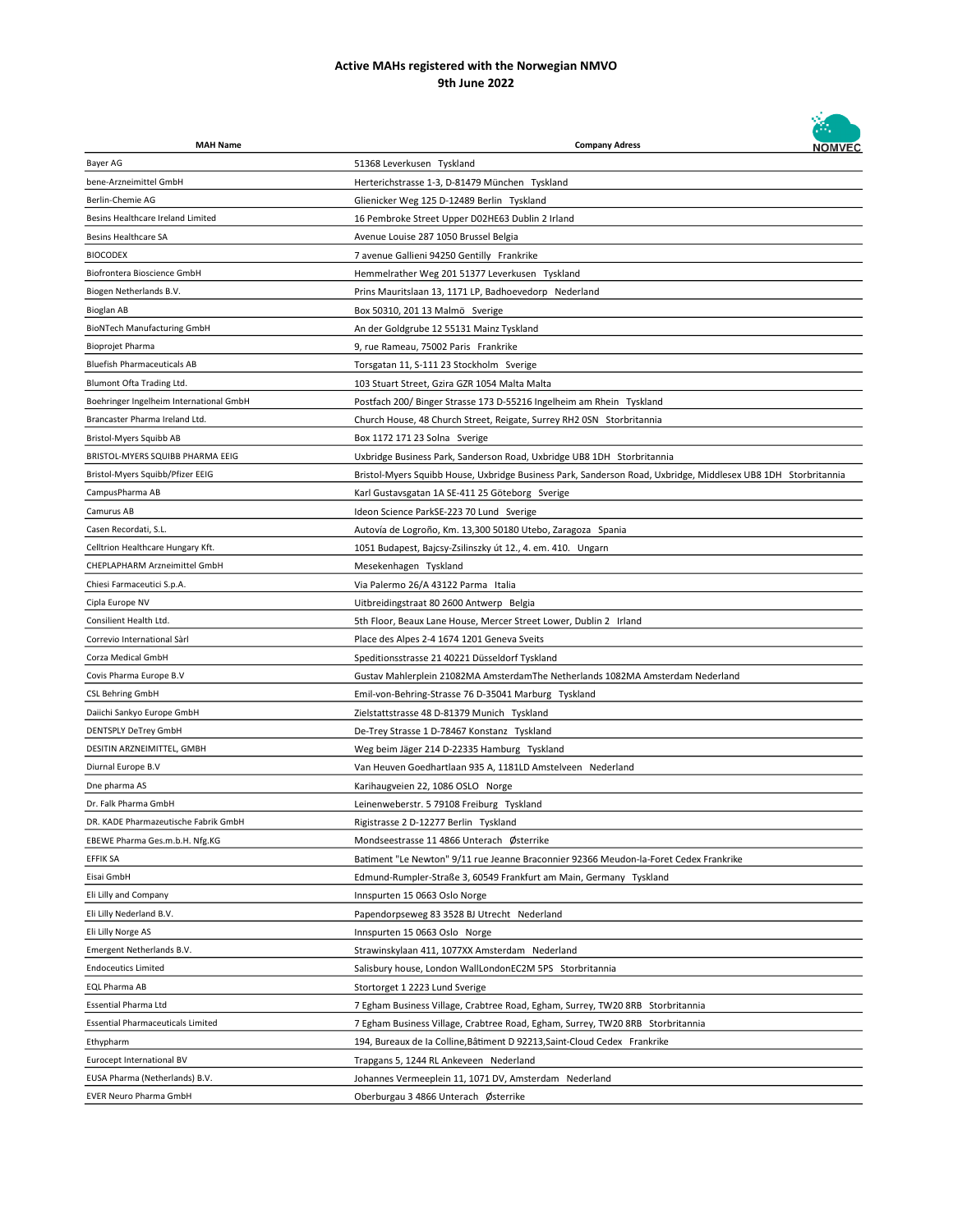

| <b>MAH Name</b>                                              | <b>Company Adress</b>                                                                   | <b>NOMVEC</b> |
|--------------------------------------------------------------|-----------------------------------------------------------------------------------------|---------------|
| Evolan Pharma AB                                             | Box 120SE-182 12 Danderyd Sverige                                                       |               |
| Faes Farma S.A.                                              | Avenida Autonomia 10, Leioa, Bizkaia Spania                                             |               |
| Ferring Legemidler AS                                        | Postboks 4445 Nydalen 0403 Oslo Norge                                                   |               |
| Ferring Pharmaceuticals A/S                                  | Kay Fiskers Plads 11 DK-2300 København S Danmark                                        |               |
| Fresenius Kabi Norge AS                                      | Svinesundsveien 80NO 1753 Halden Norge                                                  |               |
| Fresenius Kabi Oncology Plc.                                 | Lion Court, Farnham Road, Bordon, Hampshire, GU350NF Storbritannia                      |               |
| Fresenius Medical Care Deutschland GmbH                      | Else-Kröner-Str. 1, 61352 Bad Homburg v.d.H., Tyskland                                  |               |
| Galapagos NV                                                 | General de Wittelan LAA A3 2800 Mechelen Belgia                                         |               |
| Galderma International                                       | Tour Europlaza, 20 avenue André Prothin - La Défense 4 La Défense Cedex 92927 Frankrike |               |
| Galderma Nordic AB                                           | Seminariegatan 21 SE-752 28 Uppsala Sverige                                             |               |
| Galenica AB                                                  | P A Hanssons väg 41 SE-205 12 Malmö Sverige                                             |               |
| <b>GE Healthcare AS</b>                                      | Postboks 4220 Nydalen Norge                                                             |               |
| Genzyme Europe B.V.                                          | Gooimeer 10, NL-1411 DD Naarden Nederland                                               |               |
| Genzyme Therapeutics Ltd                                     | 4620 Kingsgate Cascade Way Oxford Business Park South Oxford OX4 2SU Storbritannia      |               |
| Gilead Sciences Ireland UC.                                  | Cambridge CB21 6GT Storbritannia                                                        |               |
| Glaxo Group Limited                                          | 980 Great West Road Brentford Middlesex TW8 9GS Storbritannia                           |               |
| GlaxoSmithKline AS                                           | Postboks 180 Vinderen 0319 Oslo Norge                                                   |               |
| GlaxoSmithKline Biologicals s.a.                             | Rue de l'Institut 89 B-1330 Rixensart Belgia                                            |               |
| GlaxoSmithKline Trading Services Limited                     | Currabinny Carrigaline County Cork Irland                                               |               |
| Glenmark Arzneimittel GmbH                                   | Industriestr. 31, 82194 Gröbenzell Tyskland                                             |               |
| Glenmark Pharmaceuticals Nordic AB                           | Propellergatan 2 211 15 Malmø Sverige                                                   |               |
| Glenwood GMBH                                                | Arabellastr 17 81925 München Tyskland                                                   |               |
| Grifols Deutschland GmbH                                     | Colmarer Strasse 22, 60528 Frankfurt Tyskland                                           |               |
| Grünenthal GmbH                                              | Zieglerstrasse 6, D-52078 Aachen Tyskland                                               |               |
| GSK Vaccines S.r.l.                                          | Via Fiorentina, 1 53100 Siena Italia                                                    |               |
| GW Pharma (International) B.V.                               |                                                                                         |               |
| H. Lundbeck A/S                                              | Kingsgate House, Newbury Road SP10 4DU Andover Storbritannia                            |               |
| hameln pharma gmbh                                           | Ottiliavej 9 2500 Valby Danmark                                                         |               |
|                                                              | Inselstraße 1, 31787 Hameln Tyskland                                                    |               |
| Hansa Biopharm AB                                            | Box 785 220 07 Lund Sverige                                                             |               |
| Helsinn Birex Pharmaceuticals Limited                        | Damastown Mulhuddart IRL-Dublin 15 Irland                                               |               |
| HEXAL A/S                                                    | Edvard Thomsens Vej 14 2300 København S Danmark                                         |               |
| IBSA Farmaceutici Italia S.r.l.                              | Via Martiri di Cefalonia 2 I-26900 Lodi Italia                                          |               |
| Immedica Pharma AB                                           | SE 556835-6322Norrtullsgatan 15113 29 Stockholm Sverige                                 |               |
| Incyte Biosciences UK Ltd.                                   | Riverbridge House Guildford Road Leatherhead Surrey KT22 9AD Storbritannia              |               |
| INFAI GmbH                                                   | Riehler Strasse 36 50668 Köln Tyskland                                                  |               |
| Infectopharm Arzneimittel und Consilium GmbH                 | Von-Humboldt-Str. 1, D-64646 Heppenheim Tyskland                                        |               |
| Insmed Netherlands B.V.                                      | Stadsplateau 7 3521 AZ Utrecht Nederland                                                |               |
| Institut Produits Synthèse (IPSEN) AB                        | Kista Science Tower Färögatan 33 SE-164 51 Kista Sverige                                |               |
| Intercept Pharma International Limited                       | 2 Pancras Square, N1C 4AG London Storbritannia                                          |               |
| Ipsen Pharma                                                 | 65 quai Georges Gorse 92100 Boulogne-Billancourt Frankrike                              |               |
| Italfarmaco S.A.                                             | San Rafael 3, 28108 Alcobendas (Madrid) Spania                                          |               |
| Jazz Pharmaceuticals Ireland Limited                         | 5th Floor, Waterloo Exchange, Waterloo Road, Dublin D04 E5W7 Irland                     |               |
| Keocyt                                                       | Immeuble Cap Sud106 avenue Marx Dormoy92120 Montrouge Frankrike                         |               |
| <b>KRKA Sverige AB</b>                                       | Göta Ark 175, S-118 72 Stockholm Sverige                                                |               |
| KRKA, d.d. Novo mesto                                        | Šmarješka cesta 6 8501 Novo mesto Slovenia                                              |               |
| L. Molteni & C.dei F .lli Alitti Società di Esercizio S.p.A. | Strada Statale 67, Fraz. Granatieri 50018 Scandicci (Firenze) Italia                    |               |
| Laboratoires Besins International                            | 3, rue du Bourg l'Abbé 75003 PARIS Frankrike                                            |               |
| Laboratoires Lesvi, S.L.                                     | AV Barcelona, 69 08970 Sant Joan Despi, Barcelona Spania                                |               |
| Laboratoires THEA                                            | 12, rue Louis Blériot 63017 Clermont-Ferrand Cedex 2 Frankrike                          |               |
| Laboratorio Farmaceutico S.I.T. Srl                          | Vía Cavour, 70 27035 MEDE (PV) Italia                                                   |               |
| Leo laboratories                                             |                                                                                         |               |
| LEO Pharma A/S                                               | Industriparken 55 2750 Ballerup Danmark                                                 |               |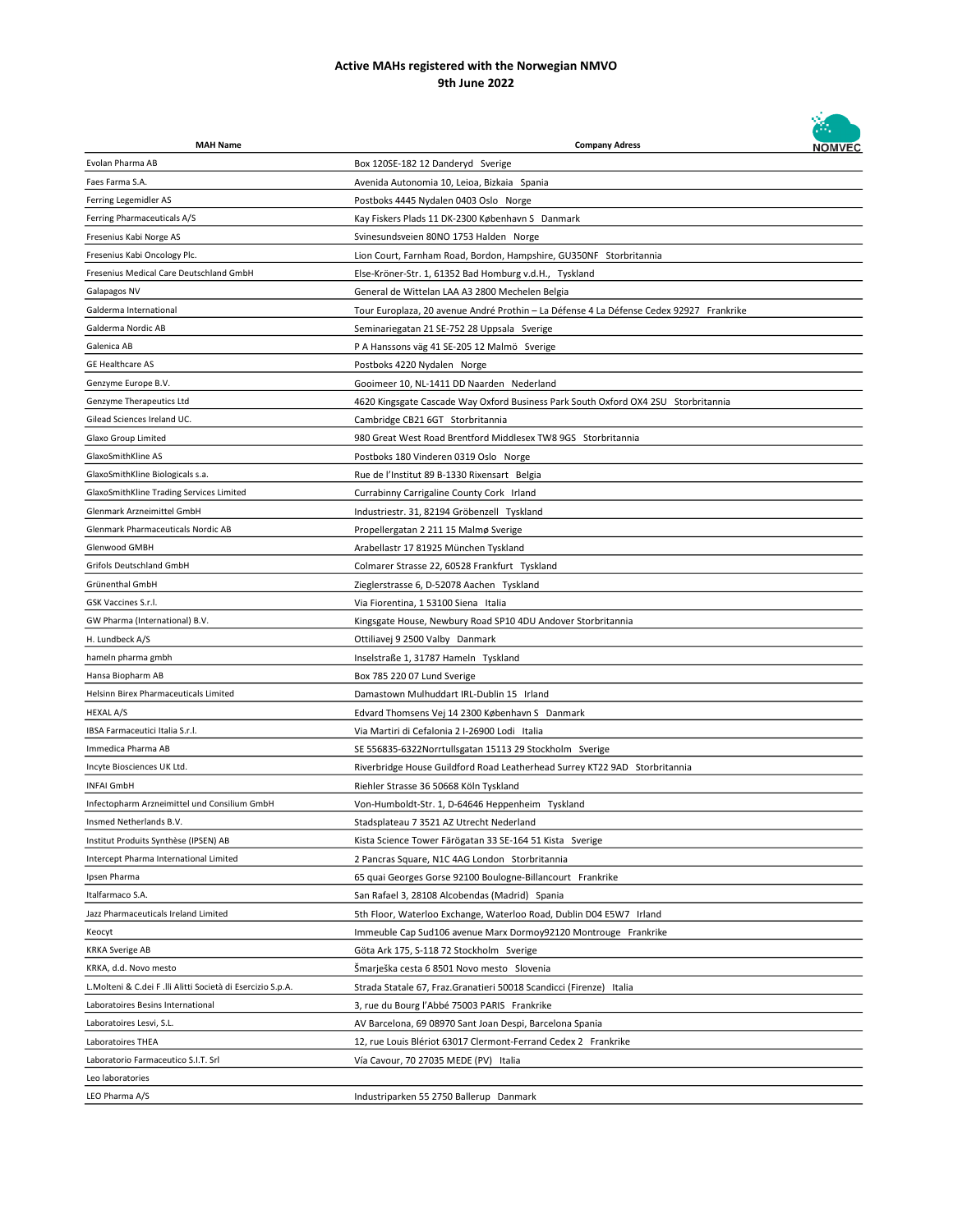

| <b>MAH Name</b>                                       | <b>Company Adress</b>                                                                  | <b>NOMVEC</b> |
|-------------------------------------------------------|----------------------------------------------------------------------------------------|---------------|
| LEO Pharma AS                                         | Fornebuveien 37 1366 Lysaker Norge                                                     |               |
| Les Laboratoires Servier                              | 50, rue Carnot 92284 Suresnes cedex Frankrike                                          |               |
| LiDCO Ltd                                             | Unit D4 Mowlem Trading Estate, Leeside Road N17 0QJ Storbritannia                      |               |
| Life Medical ApS                                      | Måløv Byvej 229, Dk-2760 Måløv Danmark                                                 |               |
| Life Medical Sweden AB                                | Brahegatan 29 SE-114 37 Stockholm Sverige                                              |               |
| Lipomed GmbH                                          | Hegenheimer Strasse 2 D-79576 Weil/Rhein Tyskland                                      |               |
| Lobsor Pharmaceuticals AB                             | Kålsängsgränd 10 D 753 19 Uppsala Sverige                                              |               |
| Lupin Europe GmbH                                     | Hannover Landstrasse 139 - 143 3014 Frankfurt Tyskland                                 |               |
| Macure Pharma ApS                                     | Hejrevej 39, 2400 København NV Danmark                                                 |               |
| medac Gesellschaft für klinische Spezialpräparate mbH | Theaterstr. 6 22880 Wedel Tyskland                                                     |               |
| Medical Valley Invest AB                              | Brädgårdsvägen 28 236 32 Höllviken Sverige                                             |               |
| MediLink A/S                                          | Klintehøj Vænge 63460 Birkerød. Denmark 3460 Birkerød Danmark                          |               |
| Medtronic BioPharma B.V.                              | Earl Bakkenstraat 10, 6422 PJ Heerlen Nederland                                        |               |
| Menarini International O.L.S.A.                       | 1, Avenue de la Gare L-1611 Luxemburg                                                  |               |
| Merck AB                                              | Box 3033 169 03 Solna Sverige                                                          |               |
| Merck Santé s.a.s.                                    | 37, rue Saint-Romain F-69379 Lyon Cedex 08 Frankrike                                   |               |
| Merck Serono Europe B.V.                              | Gustav Mahlerplein 102, 1082 MA Amsterdam Nederland                                    |               |
| Merck Serono S.p.A                                    | Via Casilina 125 Roma Italia                                                           |               |
| Merus Labs Luxco II S.à r.l.                          | 26-28, rue Edward Steichen L-2540 Luxemburg                                            |               |
| Merz Pharmaceuticals GmbH                             | Eckenheimer Landstraße 100 60318 Frankfurt/Main Tyskland                               |               |
| MIP Pharma GmbH                                       | Kirkeler Str. 41 66440 Blieskastel Tyskland                                            |               |
| Mitsubishi Tanabe Pharma GmbH                         | Willstatterstrasse 30, 40549 Dusseldorf Tyskland                                       |               |
| Moderna Switzerland GmbH                              | Peter Merian-Weg 10 4052 Basel Sveits                                                  |               |
| Mundipharma AS                                        | Dicksvei 10B N-1366 Lysaker Norge                                                      |               |
| Mundipharma Corporation (Ireland) Limited             | Milbank House, Arkle Road, Sandyford Industrial Estate, Dublin 18, Ireland Irland      |               |
| Mölnlycke Health Care AB                              | Box 130 80 SE-402 52 Gothenburg Sverige                                                |               |
| Navamedic ASA                                         | Henrik Ibsensgate 90 0255 Oslo Norge                                                   |               |
| Newbury Pharmaceuticals AB                            | 559274-2463MEDICON VILLAGE 223 81 LUND Sverige                                         |               |
| Nicobrand Limited                                     | 189 Castleroe Road, Coleraine, Nord-Irland BT51 3RP Storbritannia                      |               |
| Nikkiso Belgium bv.                                   | Industriepark 6 3300 Tienen Belgia                                                     |               |
| Nordic Drugs AB                                       | Postboks 30035 SE-200 61 Limhamn Sverige                                               |               |
| Nordic Group BV                                       | Siriusdreef 22, 2132 WT Hoofddorp Nederland                                            |               |
| Norgine Healthcare B.V.                               | Hogehilweg 7, 1101 CA Amsterdam, Holland Nederland                                     |               |
| Nova Laboratories Ireland Limited                     | 3rd Floor, Ulysses HouseFoley Street, Dublin 1D01 W2T2 Irland                          |               |
| Novartis Europharm Limited                            | Vista Building, Elm Park, Merrion Road, Dublin 4 Irland                                |               |
| Novartis Ireland Limited                              | Box 1162 164 26 Kista Sverige                                                          |               |
| Novartis Norge AS                                     | Postboks 4284 Nydalen, 0401 Oslo Norge                                                 |               |
| Novo Nordisk A/S                                      | Novo Allé DK-2880 Bagsværd Danmark                                                     |               |
| Octapharm AS                                          | Industrivegen 23 2069 Jessheim Norge                                                   |               |
| Octapharma AB                                         | SE-112 75 Stockholm Sverige                                                            |               |
| Orexigen Therapeutics Ireland Limited                 | 2nd Floor Palmerston House, Fenian Street, Dublin 2 Irland                             |               |
| Orifarm AS (parallellimport)                          | Sandakerveien 138, 0484 Oslo Norge                                                     |               |
| Orifarm Healthcare                                    | Energivej 15 5260 Odense S Danmark                                                     |               |
| OrPha-Devel Handels und Vertriebs GmbH                | Wintergasse 85/1B A-3002 Purkersdorf Østerrike                                         |               |
| Orphalan                                              | 226 Boulevard Voltaire75011 Paris Frankrike                                            |               |
| Otsuka Pharmaceutical Netherlands BV                  | Herikerbergweg 292, Amsterdam, 1101 CT. Nederland                                      |               |
| PAION Netherlands B.V.                                | Vogt 21Heerlen 6422 RK Nederland                                                       |               |
| PANPHARMA                                             | Z.I. DU CLAIRAY 35133 LUITRE Frankrike                                                 |               |
| Pascoe Pharmazeutische Praparate GmbH                 | Schiffenberger Weg 55 D-35394 Gieben Tyskland                                          |               |
| Pharma Mar, S.A.                                      | Avda. de los Reyes 1, Polígono Industrial La Mina 28770 Colmenar Viejo (Madrid) Spania |               |
| Pharma Nord ApS Production                            | Tinglykke 4-6, DK-6500 Vojens Danmark                                                  |               |
| Pharmanovia A/S                                       | Copenhagen Towers, Oerestads Boulevard 108, 2300 Copenhagen S Danmark                  |               |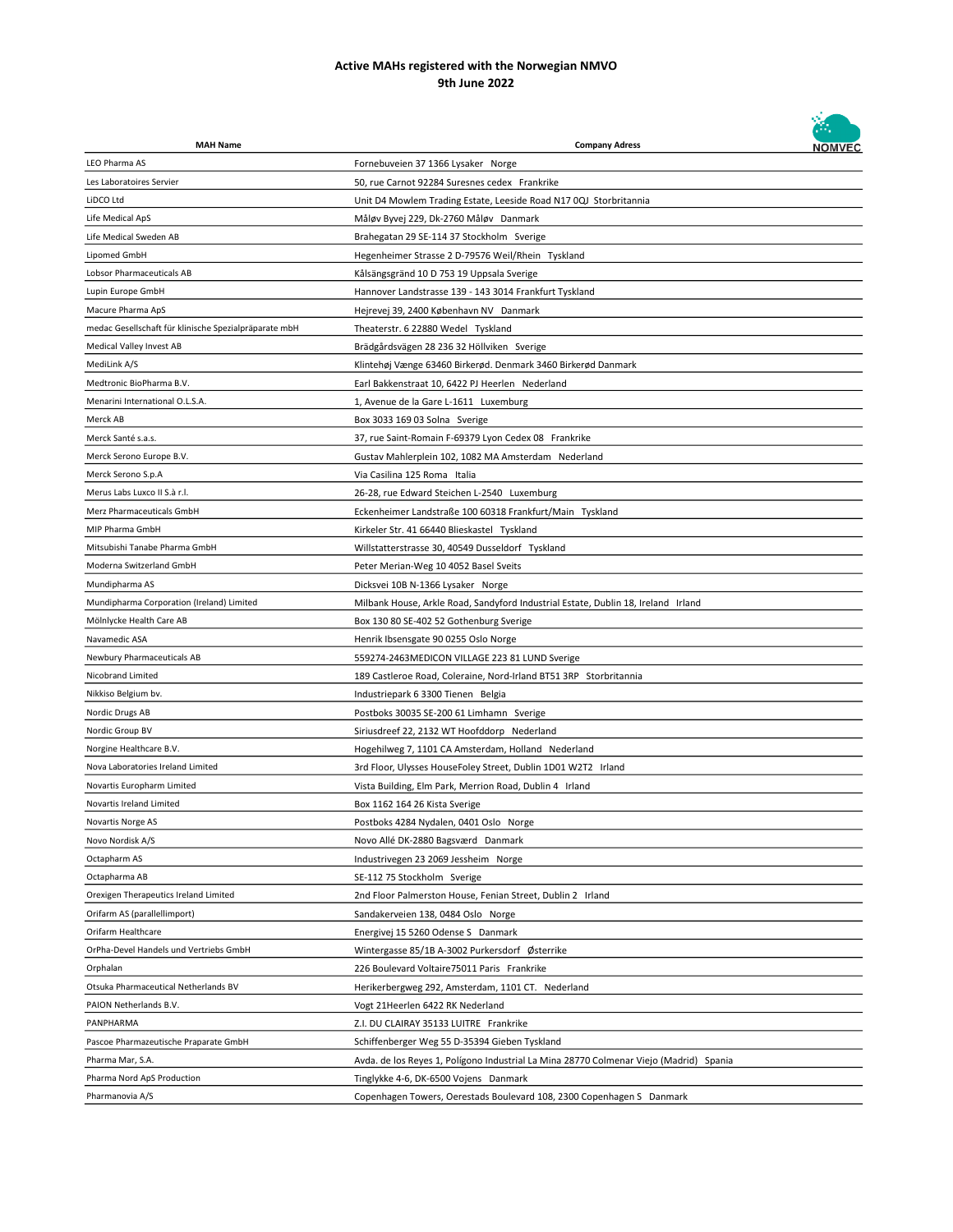

| <b>MAH Name</b>                                        | <b>Company Adress</b>                                                               | <b>NOMVEC</b> |
|--------------------------------------------------------|-------------------------------------------------------------------------------------|---------------|
| Pharmaprim AB                                          |                                                                                     |               |
| PharmaSwiss Česká republika s.r.o.                     | Jankovcova 1569/2c 170 00 Praha 7 Tsjekkia                                          |               |
| Photocure ASA                                          | Hoffsveien 4 0275 OSLO Norge                                                        |               |
| Photonamic GmbH & Co KG                                | Eggerstedter weg 12 25421 Pinneberg Tyskland                                        |               |
| Pilum Pharma A/S                                       | Energivej 15 5260 Odense S Danmark                                                  |               |
| POA Pharma Scandinavia AB                              | Box 24026 8 Ebbe Lieberathsgatan 21 400 22 Göteborg Sverige                         |               |
| Polichem SA                                            | 50, Val Fleuri, 1526 Luxembourg Luxemburg                                           |               |
| Primex Pharmaceuticals Oy                              | Mariankatu 21C 00170 Helsinki Finland                                               |               |
| Proveca Pharma Ltd                                     | Marine House, Clanwilliam Place, Dublin 2 Irland                                    |               |
| Provepharm SAS                                         | 22 rue Marc Donadille, 13013 Marseille Frankrike                                    |               |
| PTC Therapeutics International Limited                 | 5th floor, 3 Grand canal plaza, Grand canal Street Upper, Dublin 4, D04 EE70 Irland |               |
| ratiopharm GmbH                                        | Graf-Acro-Strasse 3 D-89709 Ulm Tyskland                                            |               |
| Recordati Rare Diseases SARL                           | Immeuble "Le Wilson" 70, Avenue du General de Gaulle F-92 800 Puteaux Frankrike     |               |
| Recordati SpA                                          | R.E.A 401832 Milano Italia                                                          |               |
| Renapharma AB                                          | Riddargatan 16, 114 51 Stockholm Sverige                                            |               |
| Roche Norge AS                                         | Brynsengfaret 6B Postboks 6610 Etterstad 0607 Oslo Norge                            |               |
| Roche Registration GmbH                                |                                                                                     |               |
| <b>RPH Pharmaceuticals AB</b>                          | Lagervägen 7, SE-136 50 Jordbro Sverige                                             |               |
| S.A.L.F. S.p.A. Laboratorio Farmacologico              | Via Marconi, 2, 24069 Cenate Sotto (Bergamo) Italia                                 |               |
| Samsung Bioepis NL B.V.                                | Olof Palmestraat 10 2616 LR Delft Nederland                                         |               |
| Sandoz A/S                                             | Edvard Thomsens Vej 14 2300 København S Danmark                                     |               |
| Sandoz GmbH                                            | Biochemiestrasse 10 A-6250 Kundl Østerrike                                          |               |
| Sanofi Clir SNC                                        | 54, rue La Boétie F-75008 Paris Frankrike                                           |               |
| Sanofi Pasteur Europe                                  | 2 Avenue Pont Pasteur 69007 Lyon Frankrike                                          |               |
| Sanofi-Aventis Deutschland GmbH                        | D-65926 Frankfurt am Main Tyskland                                                  |               |
| sanofi-aventis groupe                                  | 54, rue La Boétie F-75008 Paris Frankrike                                           |               |
| sanofi-aventis Norge AS                                | Postboks 133, 1325 Lysaker Norge                                                    |               |
| Santen Oy                                              | Niittyhaankatu 20 FI-33720 Tampere Finland                                          |               |
| Santhera Pharmaceuticals (Deutschland) GmbH            | Marie-Curie Strasse 8 79539 Lörrach Tyskland                                        |               |
| Secura Bio, Inc.                                       | 32 Molesworth Street 2 Dublin Irland                                                |               |
| Sedana Medical                                         | Vendevägen 89 182 32 Danderyd Sverige                                               |               |
| Sensidose AB                                           | Vetenskapsvägen 10, 191 38 Sollentuna Sverige                                       |               |
| SEPTODONT                                              | 58, rue du Pont de Créteil, 94107 Saint-Maur-des Fossés Cedex Frankrike             |               |
| Stiefel Laboratories (Ireland) Ltd.                    | Finisklin Business Park, Sligo Irland                                               |               |
| Stragen Nordic A/S                                     | Helsingørsgade 8C 3400 Hillerød Danmark                                             |               |
| Strides Pharma (Cyprus) Limited                        | Themistokli Dervi, 3, Julia house, 1066, Nicosia Kypros                             |               |
| Sun Pharmaceutical Industries Europe B.V. (Sun pharma) | Polarisavenue 87 2132 JH Hoofddorp Nederland                                        |               |
| Swedish Orphan Biovitrum AB (publ)                     | SE-112 76 Stockholm Sverige                                                         |               |
| Swedish Orphan Biovitrum International AB              | SE-112 76 Stockholm Sverige                                                         |               |
| Taw Pharma (Ireland) Limited                           | 104 Lower Baggot street 2 Dublin Irland                                             |               |
| Teva B.V.                                              | Swensweg 5 2031 GA Haarlem Nederland                                                |               |
| Teva Pharma B.V.                                       | Swensweg 5, 2031GA Haarlem Nederland                                                |               |
| Teva Sweden AB                                         | Box 1070 251 10 Helsingborg Sverige                                                 |               |
| Therakind Limited                                      | 3 rd Floor314 Regents Park Road N32JX London Storbritannia                          |               |
| Therakos Europe Ltd                                    | College Business & Technology Park, Cruiserath, Blanchardstown, Dublin 15 Irland    |               |
| <b>Tillomed Laboratories Limited</b>                   | 220 Butterfield Great Marlings LU2 8DL Luton Storbritannia                          |               |
| <b>Tillotts Pharma AS</b>                              | Gustavslundsvägen 135, SE-16751 Bromma Sverige                                      |               |
| Tillotts Pharma GmbH                                   | Warmbacher Str. 80, 79618 Rheinfelden Tyskland                                      |               |
| TopRidge Pharma (Ireland) Limited                      | 6-9 Trinity Street, Dublin 2 Irland                                                 |               |
| UCB Nordic A/S                                         | Arne Jacobsens Allé 15 DK-2300 København S Danmark                                  |               |
| UCB Pharma SA                                          | Allée de la Recherche 60 B-1070 Brussel Tyskland                                    |               |
| Unimedic AB                                            | Storjordenvägen 2 SE-864 31 Matfors Sverige                                         |               |
|                                                        |                                                                                     |               |